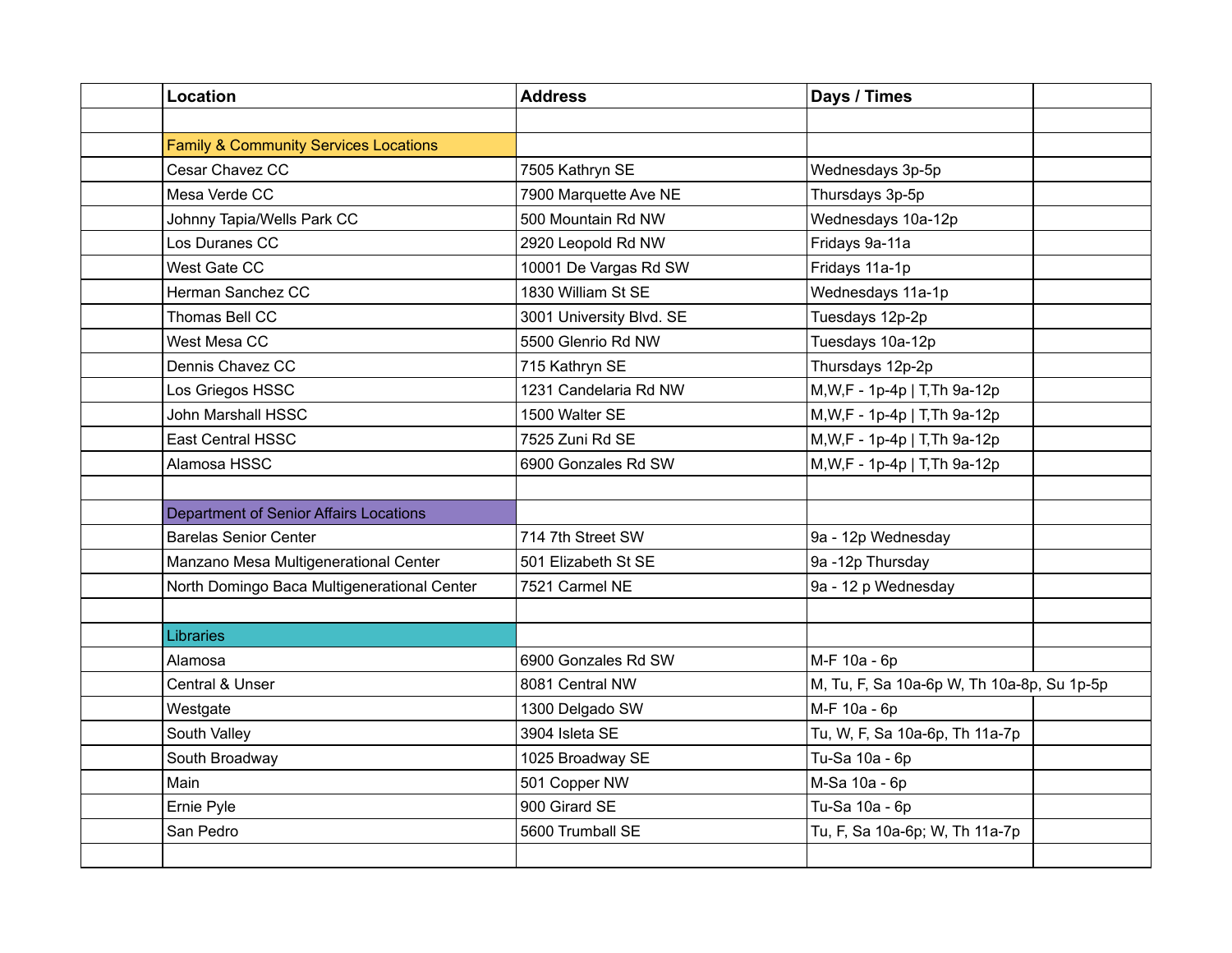| <b>Office of Equity &amp; Inclusion Community Partners</b> |                                         |                               |  |
|------------------------------------------------------------|-----------------------------------------|-------------------------------|--|
| Casa de Salud                                              | 1608 Isleta Blvd SW                     | Call for pick-up time         |  |
| Centro Savila                                              | 1317 Isleta Blvd SW                     | Call for pick-up time         |  |
| First Choice Community Health                              | 2001 N Centro Familiar Blvd SW, Suite A | Call for pick-up time         |  |
| <b>First Nations Community Health</b>                      | 5608 Zuni Rd SE                         | Call for pick-up time         |  |
| <b>Lutheran Family Services LFS</b>                        | 4105 Silver Ave SE                      | Call for pick-up time         |  |
| NM Asian Family Center NMAFC                               | 2501 San Pedro Dr NE                    | Call for pick-up time         |  |
| One Hope Clinic (ECM)                                      | 133 Virginia St NE                      | Call for pick-up time         |  |
| United Voices for Newcomer Rights                          | 5621 Acoma Rd SE                        | Call for pick-up time         |  |
| Encuentro                                                  | 714 4th St SW                           | Call for pick-up time         |  |
| Albuquerque Peace and Justice Center                       | 202 Harvard Dr SE                       | Call for pick-up time         |  |
| <b>BLESS Fund</b>                                          | 209 4th St                              | Call for pick-up time         |  |
| <b>Health Equity Council</b>                               | 220 Adams St SE, Suite A                | Call for pick-up time         |  |
| <b>WESST</b>                                               | 609 Broadway Blvd NE                    | Call for pick-up time         |  |
| Office of Equity & Inclusion Block Parties                 | *visit cabq.gov/oei for location*       | *visit cabq.gov/oei for time* |  |
| <b>Community Health Worker Initiative</b>                  | 1650 University Blvd #3300              | Call for pick-up time         |  |
| <b>ABQ Mutual Aid</b>                                      | 926 Adams St NE                         | Call for pick-up time         |  |
| Salud Morena                                               |                                         | Call for pick-up time         |  |
| El Centro de Igualdad y Derechos                           | 714 4th SW St                           | Call for pick-up time         |  |
| Youth Development Inc.                                     | 3411 Candelaria Rd NE Suite G           | Call for pick-up time         |  |
| Partnership for Community Action                           | 722 Isleta Blvd SW                      | Call for pick-up time         |  |
| La Plazita Institute                                       |                                         | Call for pick-up time         |  |
| Transgender Resource Center of NM                          | 5600 Domingo Rd NE                      | Call for pick-up time         |  |
| Parents Reaching Out                                       | 2501 Yale Blvd SE Suite 200             | Call for pick-up time         |  |
| Big Brother Big Sisters of Central NM                      | 2500 Louisiana Blvd                     | Call for pick-up time         |  |
| NM Child Advocacy Network                                  | 625 Silver Ave SE #345                  | Call for pick-up time         |  |
| NM Immigrant Law Center                                    | 625 Silver Ave SW                       | Call for pick-up time         |  |
|                                                            |                                         |                               |  |
| <b>Food Pantries</b>                                       |                                         |                               |  |
| Dismas House                                               | 701 Candelaria Rd NW                    |                               |  |
| The Storehouse NM                                          | 106 Broadway Blvd SE                    |                               |  |